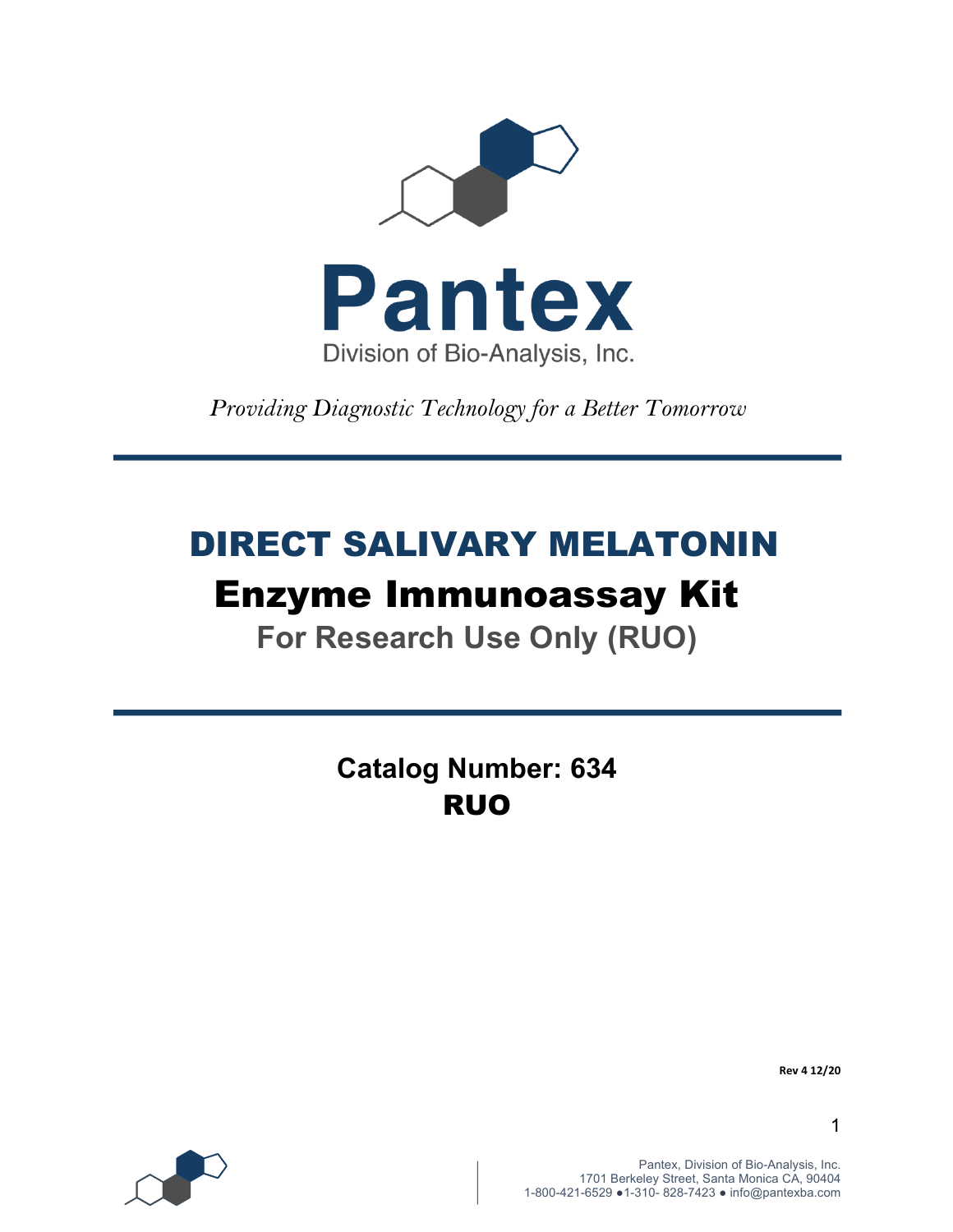|                          | <b>TABLE OF CONTENTS</b>                         |         |
|--------------------------|--------------------------------------------------|---------|
|                          |                                                  | Page(s) |
| ľ                        | <b>Intended Use and Description</b>              | 3       |
| $\overline{\mathsf{II}}$ | <b>Assay Background</b>                          | 3       |
| Ш                        | <b>Assay Principle</b>                           | 3       |
| IV                       | <b>Reagents Provided and Reagent Preparation</b> | $3 - 4$ |
| V                        | <b>Storage and Stability</b>                     | 5       |
| VI                       | Materials Needed but not Supplied                | 5       |
| VII                      | Sample Collection and Processing                 | 6       |
| VIII                     | <b>Assay Procedure Summary Flow Sheet</b>        | 7       |
| IX                       | <b>Assay Procedure</b>                           | $7 - 8$ |
| X                        | <b>Typical Results</b>                           | 8       |
| ΧI                       | Calculation                                      | 8       |
| XII                      | <b>Quality Control</b>                           | 9       |
| XIII                     | <b>Expected Values</b>                           | 9       |
| XIV                      | <b>Performance Characteristics</b>               | 9       |
|                          | A. Specificity of the Antiserum                  | 9       |
|                          | <b>B.</b> Sensitivity                            | 9       |
|                          | C. Precision and Reproducibility                 | 10      |
|                          | <b>D.</b> Dilution Study                         | 11      |
|                          | <b>E.</b> Recovery                               | 11      |

**XV** Limitations 12

**XVI** Precautions 12





2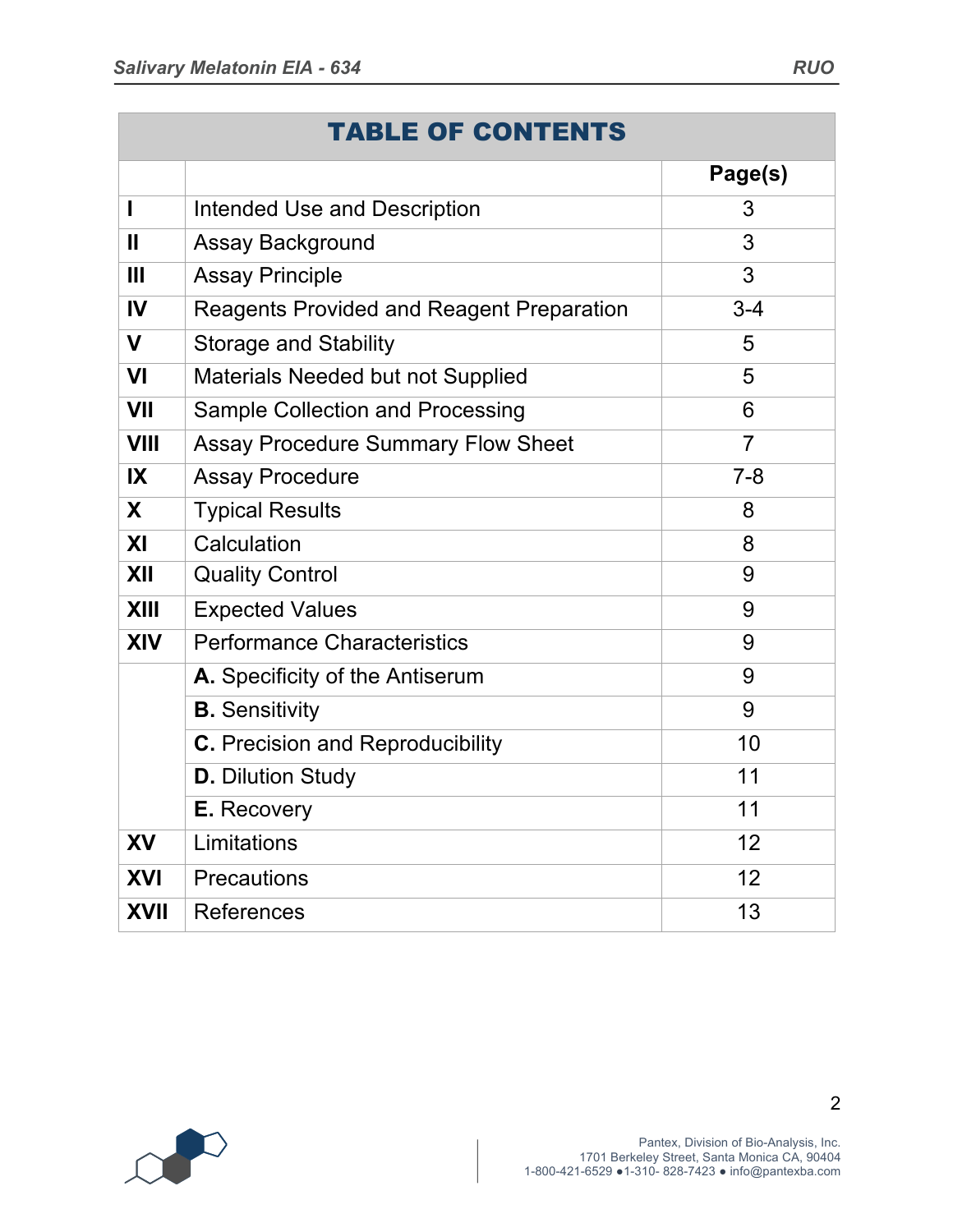## **I. Intended Use and Description**

The Pantex Direct Salivary Melatonin Kit, Cat #634 is a rapid, sensitive and specific EIA designed and validated for the Direct quantitative measurement of Melatonin in human saliva.

## **II. Assay Background**

Melatonin (N-Acetyl-5-methoxytrptamine) is a biogenic amine that is found in animals and plants. In mammals, melatonin is produced by the pineal gland. Its secretion increases in darkness and decreases during exposure to light. Melatonin is implicated in the regulation of sleep, mood and reproduction. Melatonin is also an effective antioxidant. (1-6)

## **III. Assay Principle**

The Pantex Direct Salivary Melatonin EIA kit, Cat #634, is based on the competition principal and microplate separation. Melatonin in standards (calibrators) and samples compete with a fixed amount of melatonin conjugated to horse radish peroxidase (Melatonin-HRP) for binding sites with a rabbit melatonin monoclonal antiserum bound to GARGG (goat anti-rabbit gamma globulin) coated wells of a microplate. After incubation, unbound components are washed away, enzyme substrate solution is added, and a blue color formed. This reaction is stopped with an acid solution to produce a yellow color. The optical density is then read at 450 nm. The amount of Melatonin-HRP detected is inversely proportional to the amount of melatonin in a sample.

## **IV. Reagents Provided and Reagent Preparation**

Store all other reagents at 2 to 8°C. Use only reagents supplied with this kit. Do not interchange reagents with different lot numbers. Expiration dates and lot numbers are printed on the labels.

- **1. GARGG Plate**: One 96 well microplate (12x8 breakable strip wells) coated with goat anti-rabbit gamma globulin placed in a resealable foil bag with desiccant. One (1) 96 well kit is sufficient for 38 duplicate patient measurements.
- **2. Concentrated Stock Melatonin (synthetic) solution**: 1 bottle 0.200mL. Dilute the 6400 pg/mL stock solution 1:100 (1 part 6400 pg/mL+ 99 parts assay diluent) to obtain the highest working calibrator (64 pg/mL) then, dilute serially 1:2 (starting with the 64 pg/mL calibrator) to obtain the following concentrations of **working calibrators**: 32 pg/mL, 16 pg/mL, 8 pg/mL, 4 pg/mL, 2 pg/mL and1 pg/mL. "0" calibrator is assay diluent.
- **3. Assay diluent**: 1 bottle 20 mL.

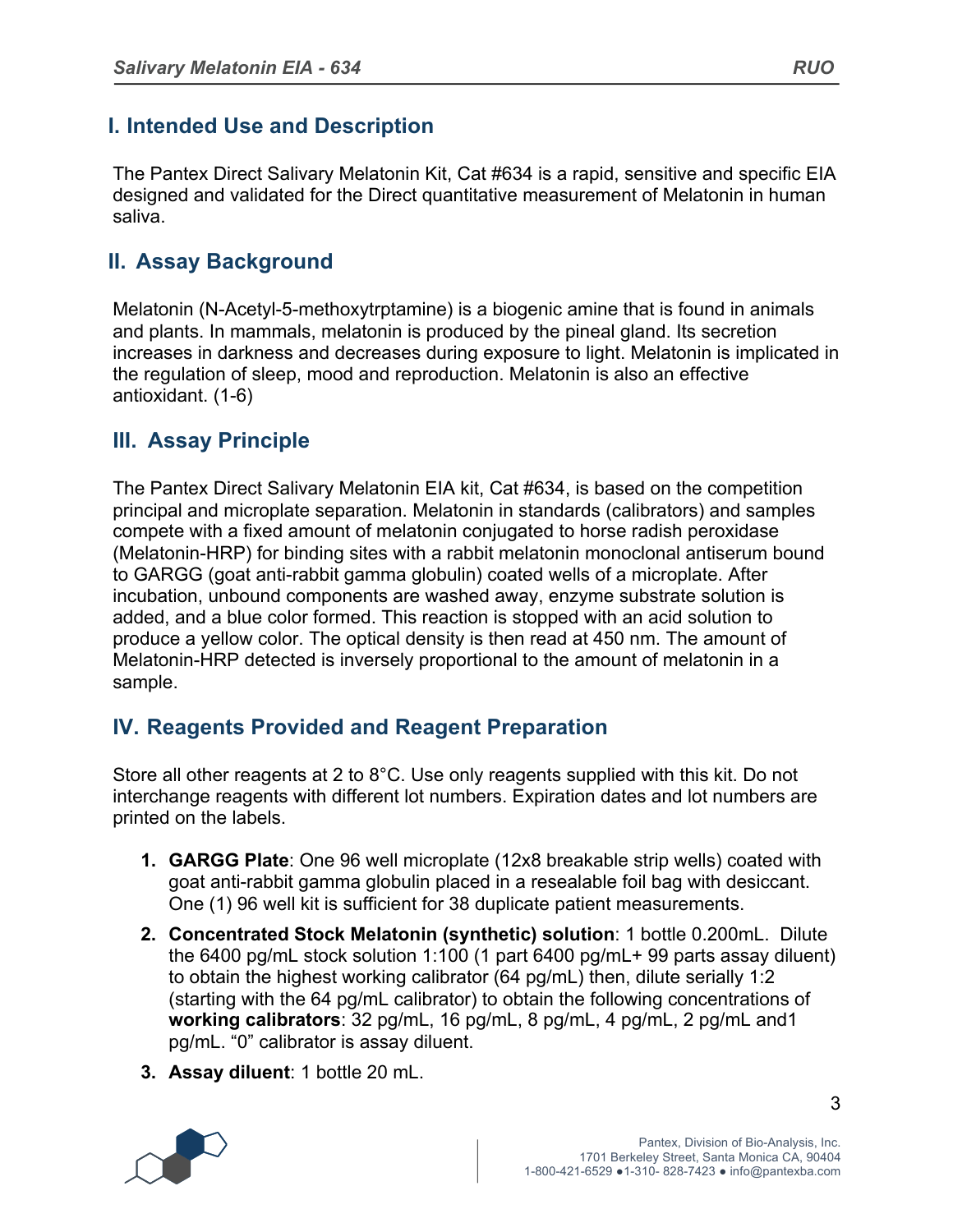**4. Stock Melatonin (synthetic) Control Concentrate 3 ng/mL (3000 pg/mL**): 1 bottle 0.200 mL.

#### **Working Control # 2 Preparation (Example)**

| <b>Stock Melatonin</b><br><b>Control</b><br>concentrate<br>$3000$ (pg/mL) | <b>Assay</b><br><b>Diluent</b> | <b>Dilution</b> | <b>Target</b> | <b>Number of EIA wells</b><br>per 5 mL volume |
|---------------------------------------------------------------------------|--------------------------------|-----------------|---------------|-----------------------------------------------|
| $0.05$ mL $(50 \mu L)$                                                    | 4.950 mL                       | 1:100           | 30 pg/mL      | 100                                           |

#### **Working Control # 1 Preparation**

| <b>Melatonin Control</b><br>#2 | <b>Assay</b><br><b>Diluent</b> | <b>Dilution</b> | <b>Target</b> | <b>Number of EIA wells</b><br>per 5 mL volume |
|--------------------------------|--------------------------------|-----------------|---------------|-----------------------------------------------|
| $0.5$ mL                       | 4.5 mL                         | 1:10            | 3 pg/mL       | 100                                           |

Immediately after use, store the unused portions of the **working calibrators** and the **High** and **Low Controls** at 2-8°C. Discard if not used within **7** days of mixing.

- **5. Salivary Melatonin EIA rabbit monoclonal Antibody:** 1 bottle, 3 mL. The solution is blue.
- **6. Salivary Melatonin-Horseradish Peroxidase (HRP) concentrate**. 1 amber bottle, 0.7 mL. Melatonin derivative is conjugated to horseradish peroxidase. The solution is yellow and light sensitive.
- **7. Melatonin-Horseradish Peroxidase (HRP) conjugate buffer, pH 7.4**: 1 bottle, 6 mL. Use only for the preparation of the **Melatonin-HRP working reagent. Melatonin-HRP working reagent** preparation: Determine the amount of **working Melatonin HRP** needed and dilute 1:10 with **conjugate buffer** pH 7.4 (#7). For example, mix 0.5 mL of **Melatonin-HRP concentrate** (#6) plus 4.5 mL with **conjugate buffer,** (#7). This is sufficient for 100 EIA wells. The **Melatonin-HRP working reagent** is light sensitive. Immediately after use, wrap the vial with the unused portion of the **Melatonin-HRP working reagent** with aluminum foil or alternatively, prepare the **Melatonin-HRP working reagent** in an amber vial. Store at 2-8°C. Discard if not used within 7 days of mixing.
- **8. Wash solution (10X concentrated) EIA #1**: 1 bottle, 50 mL of phosphate buffered saline, pH 7.4. Prior to use dilute 1:10 with deionized water.
- **9. Color Development Reagent EIA #1**: 1 amber plastic bottle, 15 mL of Tetramethylbenzidine (TMB) plus hydrogen peroxide. Light sensitive.
- **10.Stopping Solution EIA #1**: 1 bottle of a 15 mL mixture of diluted sulfuric and hydrochloric acid solution.

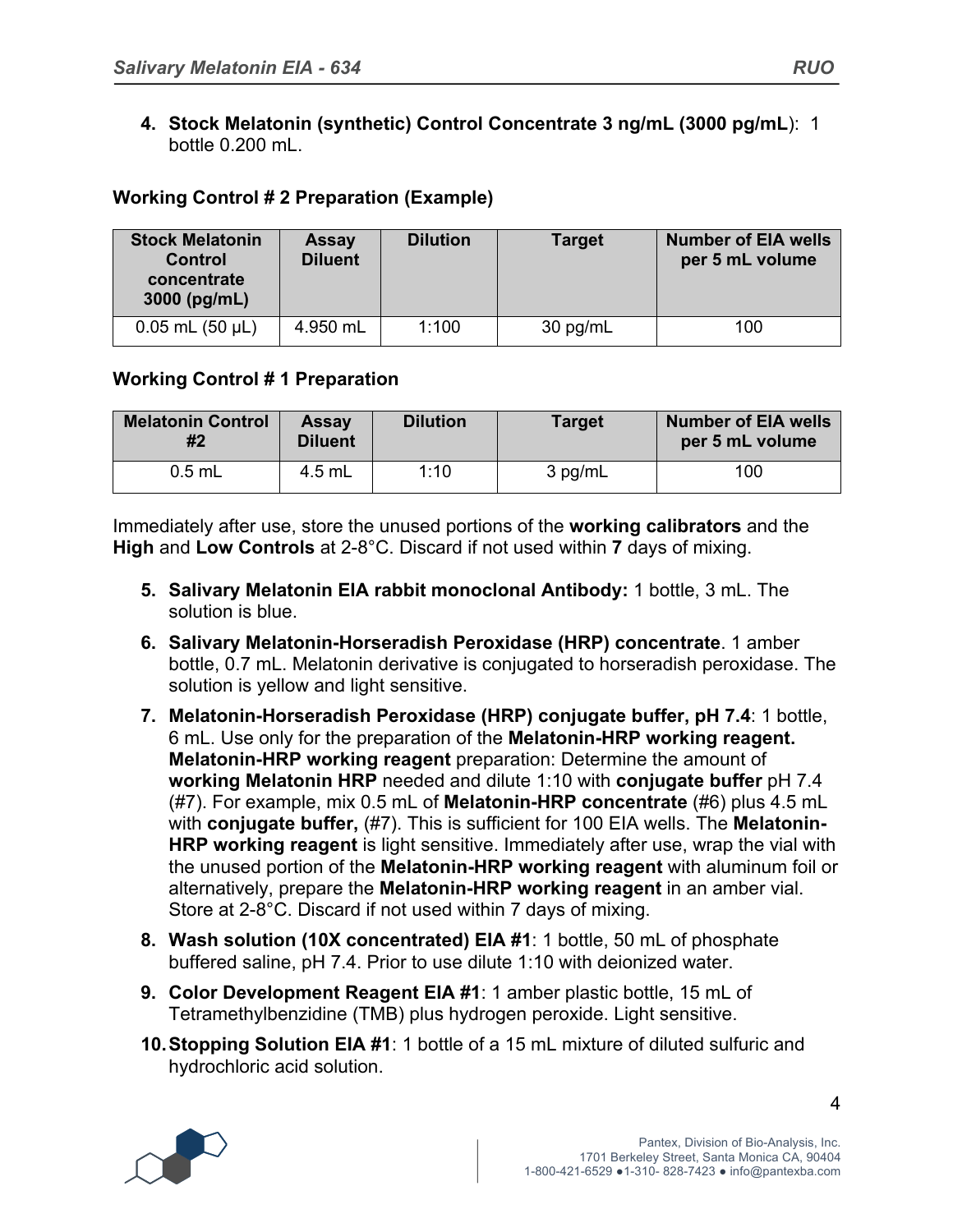## **V. Storage and Stability**

- When stored at  $2^\circ$   $8^\circ$ C, unopened reagents will retain activity until the expiration date. Do not use reagents beyond this date.
- Use only reagents supplied with this kit. Do not interchange reagents with different lot numbers.
- Opened reagents must be stored at 2° 8°C.
- Microtiter wells must be stored at  $2^\circ$   $8^\circ$ C. Once the foil bag has been opened, care should be taken to reseal tightly.
- Opened kits retain activity for 28 days if stored as described above.
- Expiration dates and lot numbers are printed on the labels.

#### **VI. Materials Needed but not Supplied**

- Device to dispense accurately 25 µL and 50 µL.
- Multichannel pipettors.
- Microplate or orbital shaker
- Vortex Mixer
- Microplate washer (not required, plates can be washed manually).
- Microplate reader capable of reading 450 nm with 4 parameter data reduction or comparable software.
- Plate Sealers
- Suitable saliva sample collection device.

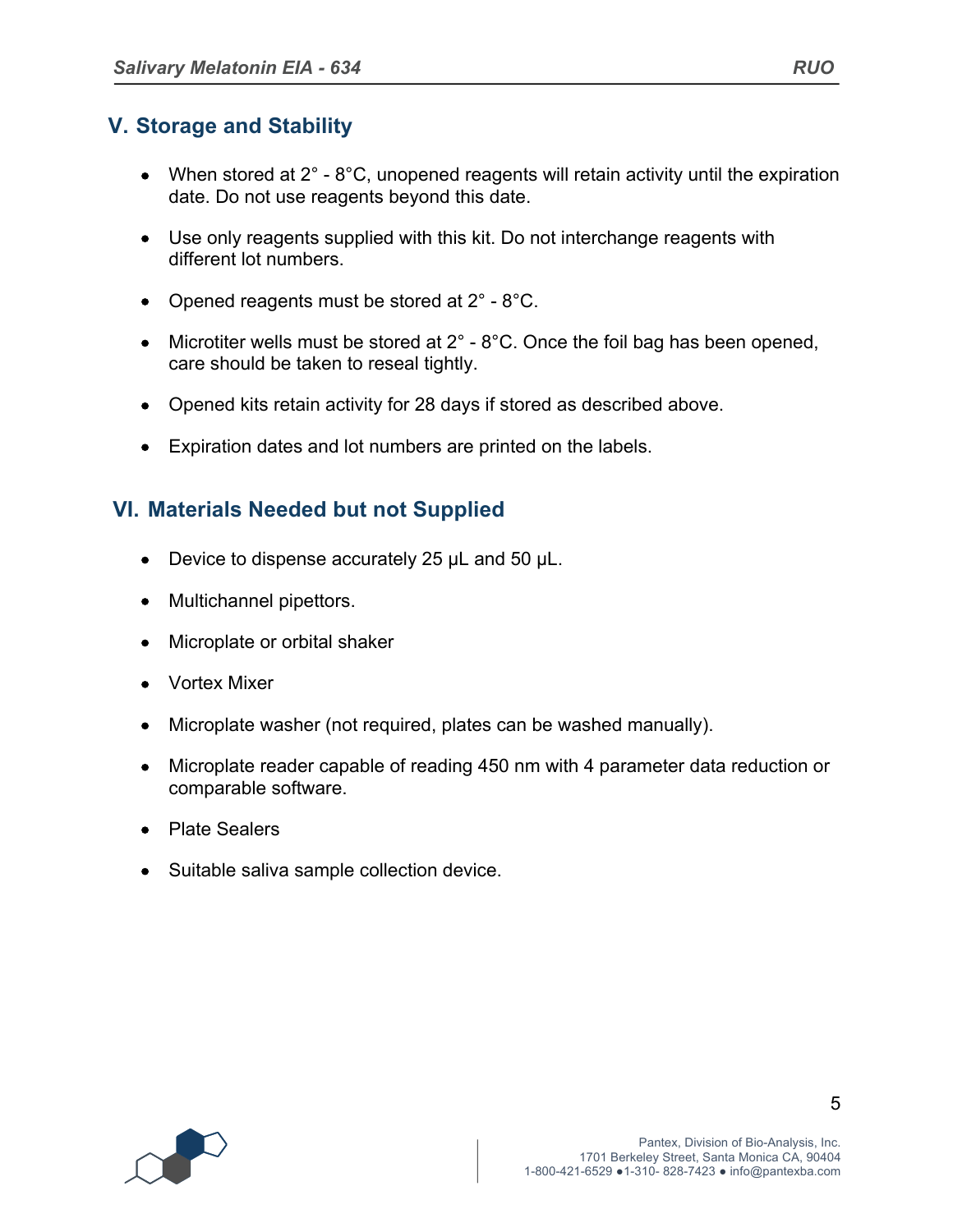## **VII. Sample Collection and Processing**

- **1.** *Collection:* This sample collection and processing procedure must be followed.
- Rinse mouth thoroughly with cold water 5 minutes prior to sample collection.
- Do not collect samples when oral diseases, inflammation or lesions exist (blood contamination).
- Saliva can be collected in a suitable sampling device. A minimum of 0.5 mL. liquid should be collected.
- After collection, refrigerate sample within 30 minutes and freeze at or below -20°C within 4 hours of collection. On day of assay thaw the saliva samples, vortex and centrifuge at 1500x for 15 minutes. Dispense clear sample into appropriate wells.

#### *2. Sample Stability:*

| <b>Storage</b>   | Room<br>Temperature<br>$20 - 30 °C$ | 37 °C           | $2 - 8$<br>$^{\circ}C$ | $≤ -15 °C$<br>(freeze / thaw)<br>cycles) | $\leq$ - 15 ° C<br>(Long term) |
|------------------|-------------------------------------|-----------------|------------------------|------------------------------------------|--------------------------------|
| <b>Stability</b> | Up to 7 days                        | Up to 7<br>days | Up to $7$<br>davs      | Up to 7 times                            | TBD                            |

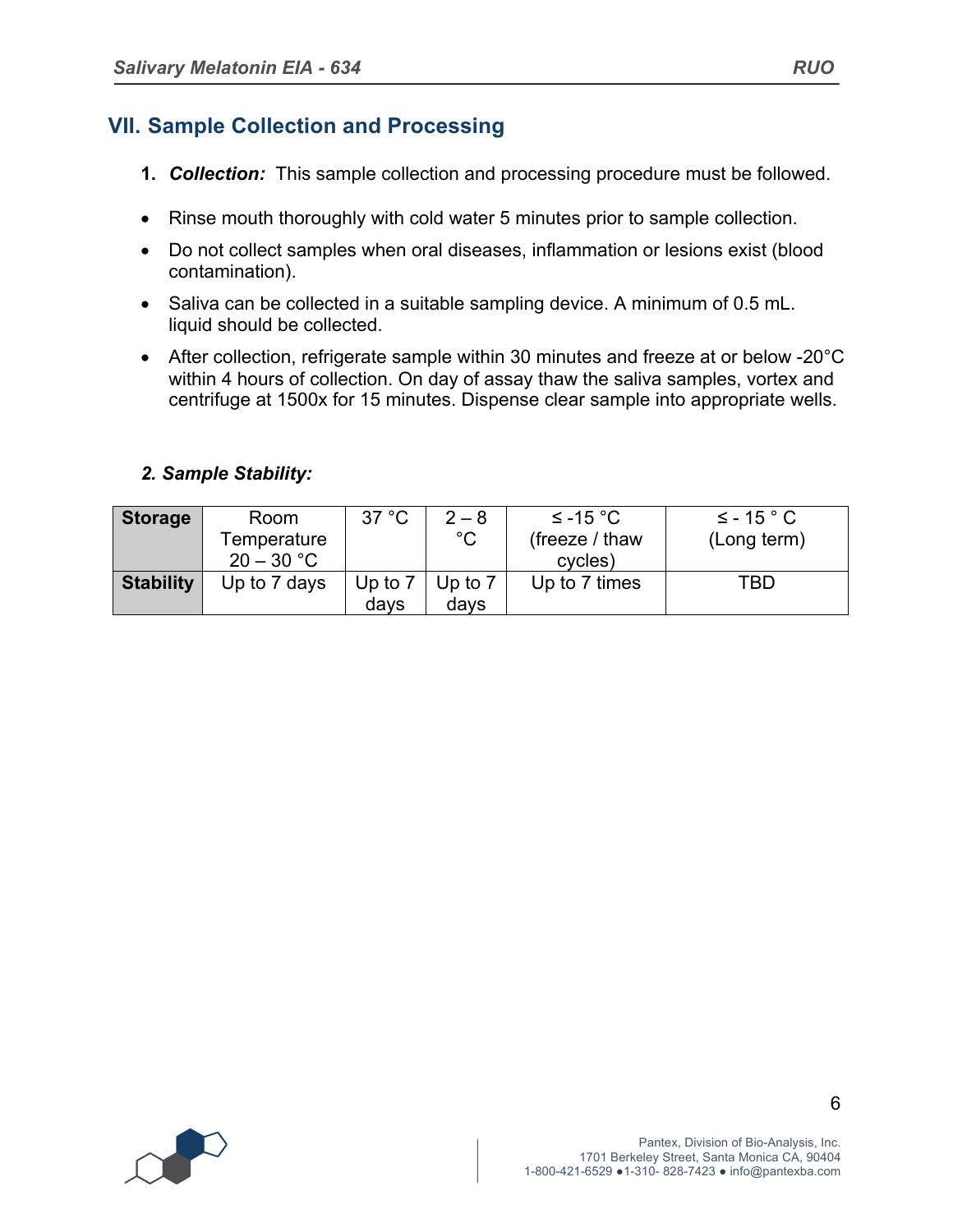| Calibrators<br>pg/mL<br><b>Melatonin</b><br>$\dot{q}$ | Calibrator<br>Control,<br>Sample<br>빌 | Reagent<br>Melatonin<br>Working R<br>(µL)<br><b>HRP</b> | Anti-Melatonin<br>$\overline{H}$ | Temperature,<br>Room       | Wash Solution.<br>10X<br>(Ln)<br><b>Diluted</b> |             | Development<br>Reagent<br>Color<br>नि | at room temperature | solution<br>(TR)<br><b>Stopping</b> | ξ<br>450  |
|-------------------------------------------------------|---------------------------------------|---------------------------------------------------------|----------------------------------|----------------------------|-------------------------------------------------|-------------|---------------------------------------|---------------------|-------------------------------------|-----------|
| $\boldsymbol{0}$                                      | 50                                    | 50                                                      | 25                               | shaking.<br>$\overline{a}$ | 300                                             | 3X          | 125                                   |                     | 125                                 | $\vec{a}$ |
| 1                                                     | 50                                    | 50                                                      | 25                               |                            | 300                                             | <b>Wash</b> | 125                                   |                     | 125                                 |           |
| $\overline{2}$                                        | 50                                    | 50                                                      | 25                               | hrs.                       | 300                                             |             | 125                                   | min.                | 125                                 | Read      |
| 4                                                     | 50                                    | 50                                                      | 25                               | $\mathbf{\Omega}$          | 300                                             |             | 125                                   | 30                  | 125                                 |           |
| 8                                                     | 50                                    | 50                                                      | 25                               | for                        | 300                                             |             | 125                                   |                     | 125                                 | Mix.      |
| $\overline{16}$                                       | 50                                    | 50                                                      | 25                               |                            | 300                                             |             | 125                                   |                     | 125                                 |           |
| 32                                                    | 50                                    | 50                                                      | 25                               | Incubate                   | 300                                             |             | 125                                   | Incubate            | 125                                 |           |
| 64                                                    | 50                                    | 50                                                      | 25                               |                            | 300                                             |             | 125                                   |                     | 125                                 |           |
| Control #1                                            | 50                                    | 50                                                      | 25                               |                            | 300                                             |             | 125                                   | Mix.                | 125                                 |           |
| Control $#2$                                          | 50                                    | 50                                                      | 25                               | Mix.                       | 300                                             |             | 125                                   |                     | 125                                 |           |
| Sample                                                | 50                                    | 50                                                      | 25                               |                            | 300                                             |             | 125                                   |                     | 125                                 |           |

# **VIII. Assay Procedure Summary Flow Sheet**

## **IX. Assay Procedure**

- **1.** It is recommended that the **calibrators**, **controls** and **samples** should be tested in duplicate and the mean value should be used to report the results.
- **2.** To the GARGG microplate dispense **50 µL** of **working Salivary Melatonin EIA calibrators** (0, 1, 2, 4, 8, 16 ,32 and 64 pg/mL), **controls**, and **saliva samples**.
- **3.** Add **50 µL** of **Melatonin-HRP Working Reagent** to all wells.
- **4.** Add **25 µL** of **Anti-Melatonin EIA rabbit monoclonal antibody**.
- **5.** Cover microplate with plastic sealer. Incubate by shaking on a microplate orbital shaker set a 500-900 rpm for **2 hrs.** at room temperature.
- **6.** After incubation, decant the contents of the wells. Wash 3 times with 300 **µL** of **diluted wash solution.** After the 3rd wash, invert GARGG microplate on an absorbent paper and tap dry.
- **7.** Dispense **125 µL of Color Development Reagent EIA #1** into each well. Shake briefly (manual). Cover microplate with plastic sealer. Incubate for **30 minutes at room temperature**.

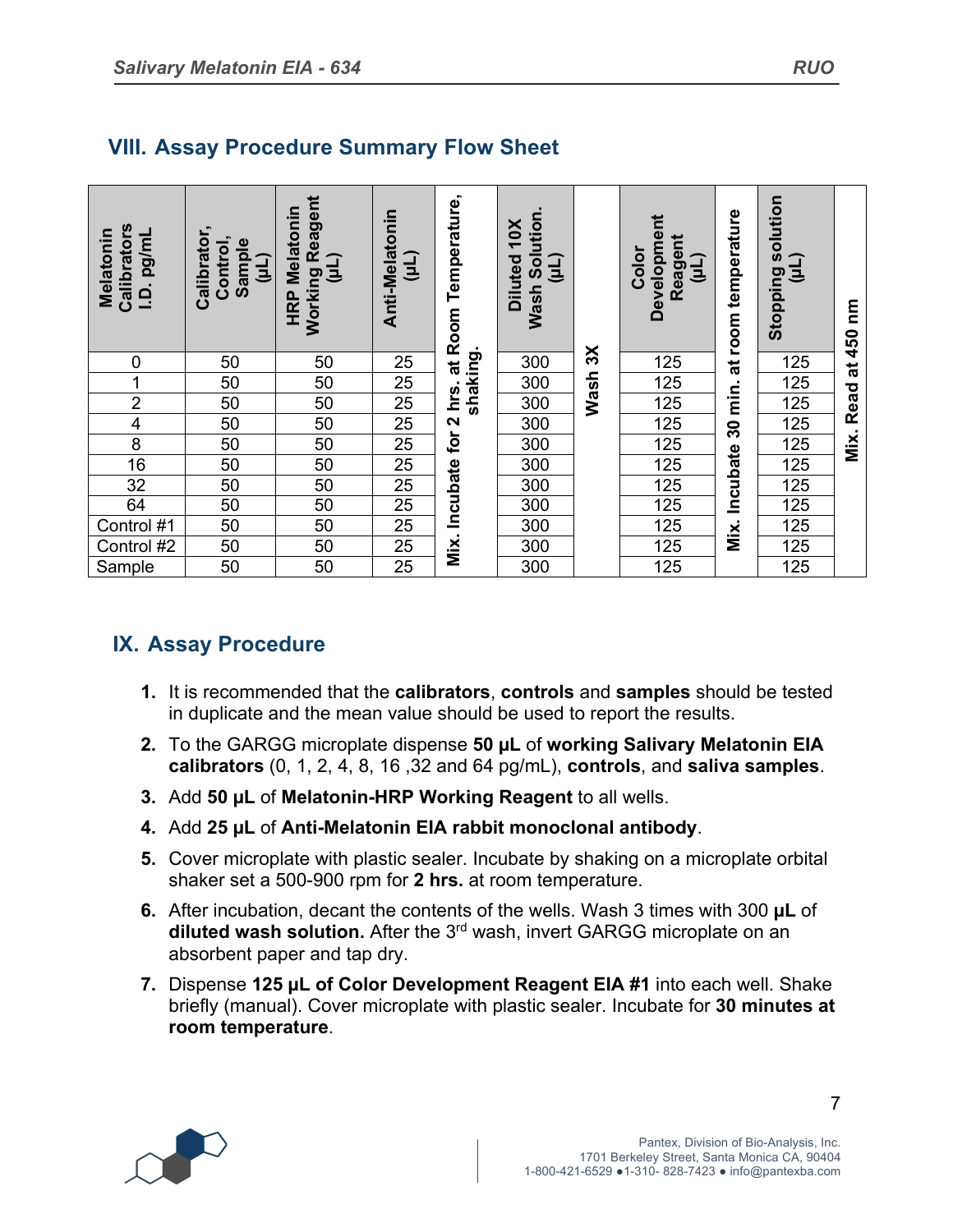- **8.** Dispense **125 µL of Stopping Solution EIA #1** into each microtiter well of the GARGG plate. Shake briefly (manual). Color changes from blue to yellow.
- **9.** Read at 450 nm on a microplate reader within 10 minutes.

Note: If samples exceed the upper end of the measuring range of 64 pg/mL, dilute with zero calibrator and make appropriate concentration correction.

## **X. Typical Results**

| <b>Typical Calibration Curve (Actual assay)</b> |                                    |        |                         |  |  |  |
|-------------------------------------------------|------------------------------------|--------|-------------------------|--|--|--|
| <b>Calibrators</b><br>(pg/mL)                   | <b>Mean Absorbance</b><br>(450 nm) | % B/Bo | <b>Value</b><br>(pg/mL) |  |  |  |
| 0                                               | 2.67                               | 100.0  | 0                       |  |  |  |
|                                                 | 2.41                               | 90.3   |                         |  |  |  |
| $\overline{2}$                                  | 2.21                               | 82.8   | $\overline{2}$          |  |  |  |
| 4                                               | 1.95                               | 73.0   | 4                       |  |  |  |
| 8                                               | 1.53                               | 57.3   | 8                       |  |  |  |
| 16                                              | 1.01                               | 37.8   | 16                      |  |  |  |
| 32                                              | 0.60                               | 22.5   | 32                      |  |  |  |
| 64                                              | 0.36                               | 13.5   | 64                      |  |  |  |
| Control I                                       | 2.11                               | 79.0   | 2.8                     |  |  |  |
| Control II                                      | 0.67                               | 25.1   | 29.7                    |  |  |  |
| Sample I                                        | 2.32                               | 86.9   | 1.5                     |  |  |  |
| Sample II                                       | 1.48                               | 55.4   | 8.2                     |  |  |  |
| Sample III                                      | 1.08                               | 40.4   | 15.0                    |  |  |  |

## **XI. Calculation**

**1.** Determine the concentrations of the controls and unknowns by interpolation using Software capable of logistics using a 4-parameter sigmoid minus curve fit.

| <b>Analytical measuring range (AMR)</b> | 1 – 64 pg/mL |
|-----------------------------------------|--------------|



.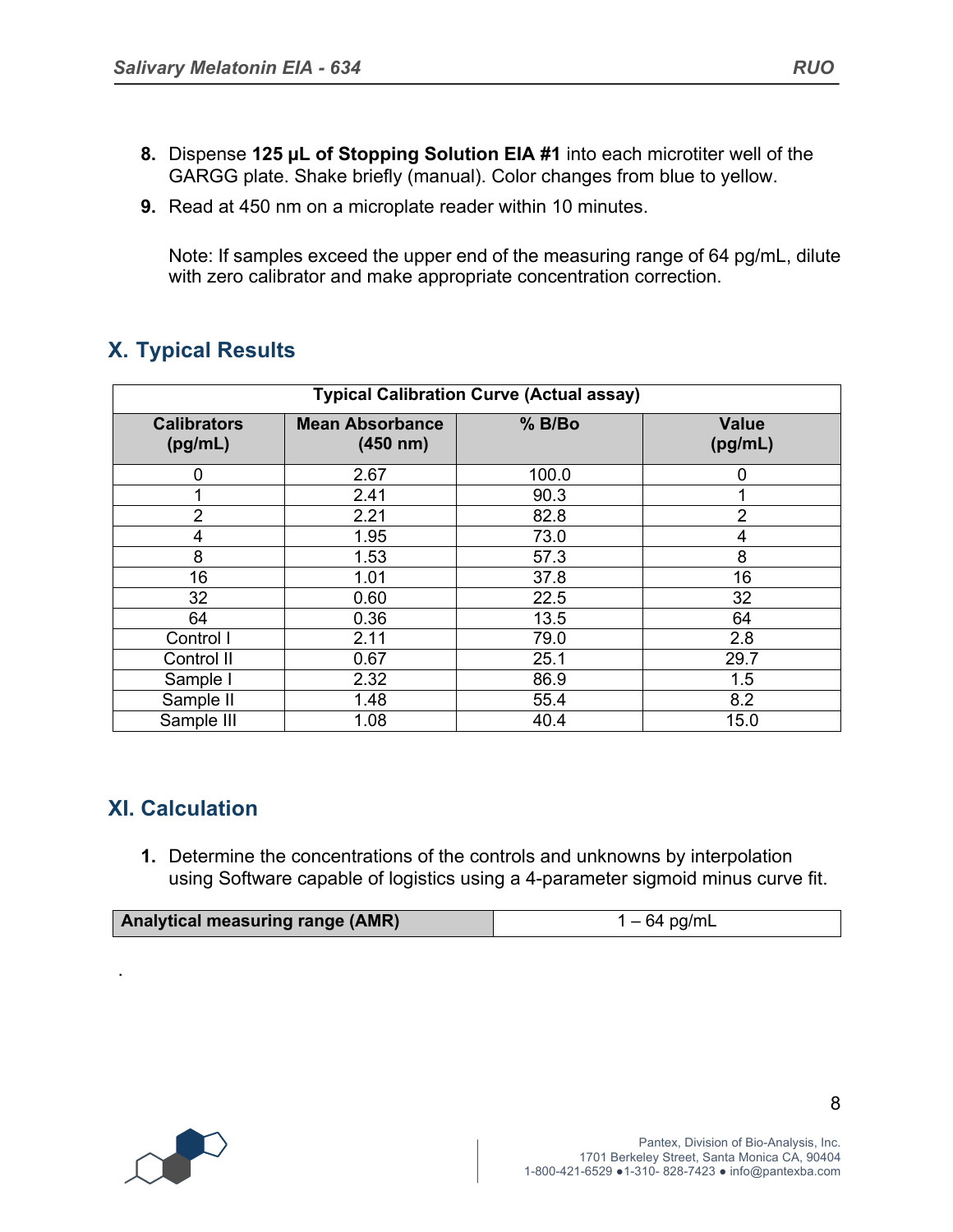# **XII. Quality Control**

The expected values for the controls are stated on the certificate of analysis which are included in the kit. The results can only be accepted if the expected values are met. Follow federal, state and local guidelines for testing quality control materials.

## **XIII. Expected Values**

Saliva samples from apparently healthy subjects collected in the PM (bedtime), AM (arise), and noon show the following results below:

| Time        | <b>Subjects</b><br>(Number) | <b>Median</b><br>(pg/mL) | Range<br>(pg/mL) |
|-------------|-----------------------------|--------------------------|------------------|
| <b>PM</b>   | 27                          | 6.4                      | $1.4 - 24.2$     |
| <b>AM</b>   |                             | 6.3                      | $1.6 - 22.6$     |
| <b>NOON</b> | 27                          | 2.7                      | $0.2 - 10.2$     |

\*It is recommended that each laboratory establishes its own range of normal values

# **XIV. Performance Characteristics**

#### **A. Specificity of the Antiserum:**

| <b>Compounds</b>        | % Cross-reactivity |
|-------------------------|--------------------|
| N-Acetylserotonin       | 0.38               |
| 5-MethoxyTrytophol      | < 0.001            |
| 5-Methoxy-DL-Thyptophan | < 0.001            |
| Serotonin Hydrochloride | < 0.001            |
| 5-Methoxytryptamine     | 0.15               |
| 6-Hydroxy melatonin     | < 0.001            |

#### **B. Sensitivity:**

#### **Analytical Sensitivity**

The lower limit of sensitivity was determined by interpolating the mean optical density minus 2 SDs of 20 values at the 0 pg/mL level. The minimal concentration of Melatonin that can be distinguished from 0 is 0.62 pg/mL .



9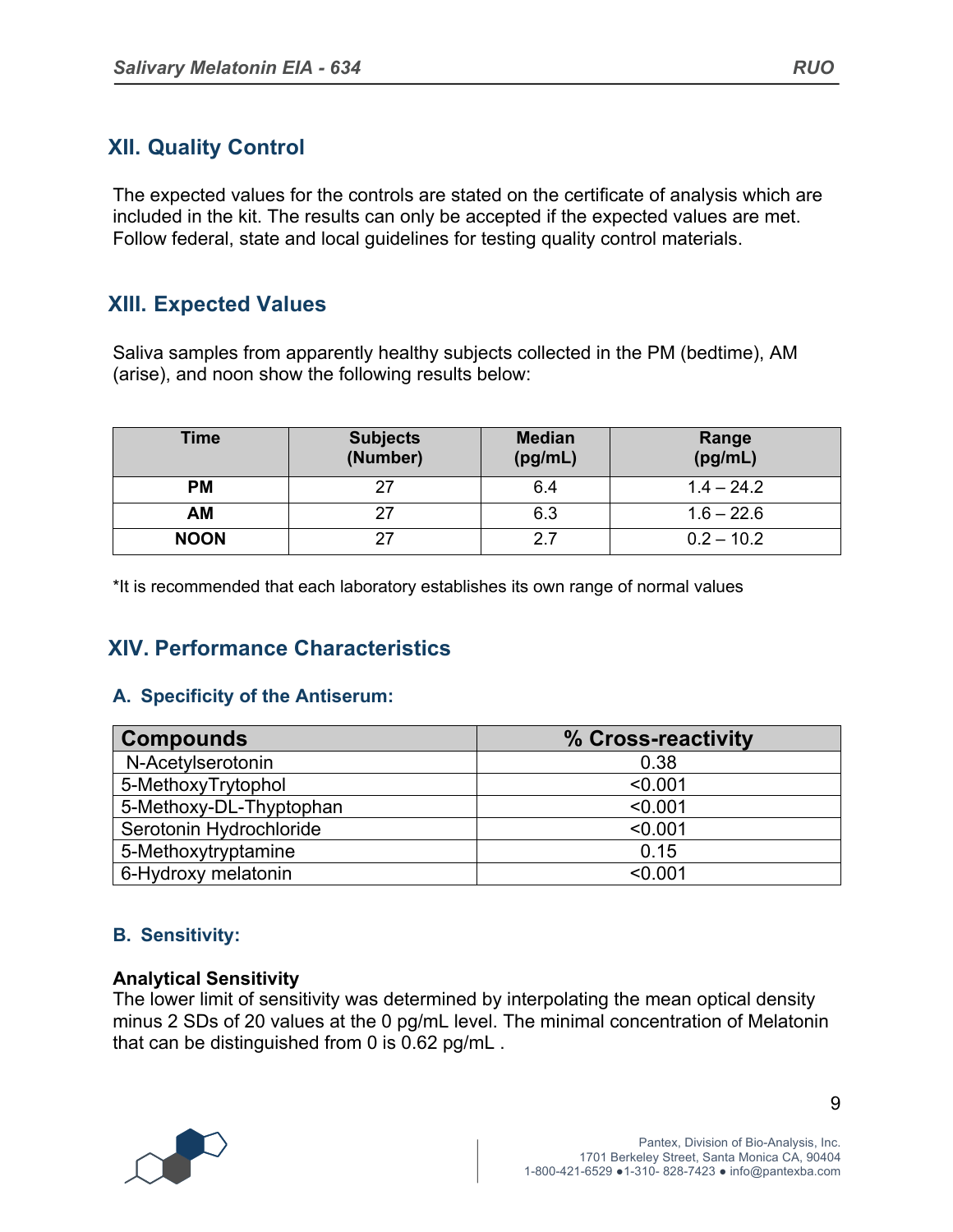#### **C. Precision and Reproducibility:**

#### *Intra-assay*

The intra-assay precision was determined from the mean of 20 replicates of low, medium and high pools.

| <b>Sample</b> |    | <b>Mean</b> | <b>Standard</b><br><b>Deviation</b> | %CV |
|---------------|----|-------------|-------------------------------------|-----|
|               |    | (pg/mL)     | (pg/mL)                             |     |
| Low           | 20 | 5.5         | 0.275                               | 5.0 |
| <b>Medium</b> | 20 | 9.9         | 0.507                               | 5.  |
| High          | 20 | 27.6        | 1.330                               | 4.8 |

#### *Inter-assay*

The inter-assay precision was determined from the mean average of the duplicates for 12 separated assays with low, medium and high pools.

| <b>Sample</b> |    | <b>Mean</b><br>(pg/mL) | <b>Standard</b><br><b>Deviation</b><br>(pg/mL) | %CV  |
|---------------|----|------------------------|------------------------------------------------|------|
| Low           | າດ | 5.6                    | 0.620                                          | 11.1 |
| <b>Medium</b> | イウ | 9.9                    | 0.971                                          | 9.8  |
| High          | າດ | 26.6                   | 2.194                                          | 8.3  |

#### *Inter-lot Variation*

The inter-lot precision was determined by duplicate measurements of three (3) saliva pools and three (3) individual saliva samples, using three (3) different reagent lots.

| <b>Saliva</b><br><b>Samples</b><br>ID | Lot # 001<br><b>Mean</b><br>(pg/mL) | Lot # 002<br>mean<br>(pg/mL) | Lot $#003$<br>mean<br>(pg/mL) | Inter-lot<br>mean<br>(pg/mL) | Inter-lot<br>Std. Dev.<br>(pg/mL) | Inter-lot<br>c <sub>v</sub><br>(%) |
|---------------------------------------|-------------------------------------|------------------------------|-------------------------------|------------------------------|-----------------------------------|------------------------------------|
| Sample 1                              | 23.3                                | 25.7                         | 25.8                          | 24.9                         | 1.415                             | 5.7                                |
| Sample 2                              | 11.1                                | 12.9                         | 13.5                          | 12.5                         | 1.249                             | 10.0                               |
| Sample 3                              | 4.3                                 | 5.1                          | 4.6                           | 4.7                          | 0.404                             | 8.7                                |
| Pool 1                                | 2.5                                 | 2.7                          | 2.7                           | 2.6                          | 0.115                             | 4.4                                |
| Pool 2                                | 18.2                                | 20.9                         | 20.1                          | 19.7                         | 1.387                             | 7.0                                |
| Pool 3                                | 34.4                                | 35.8                         | 34.2                          | 34.8                         | 0.872                             | 2.5                                |

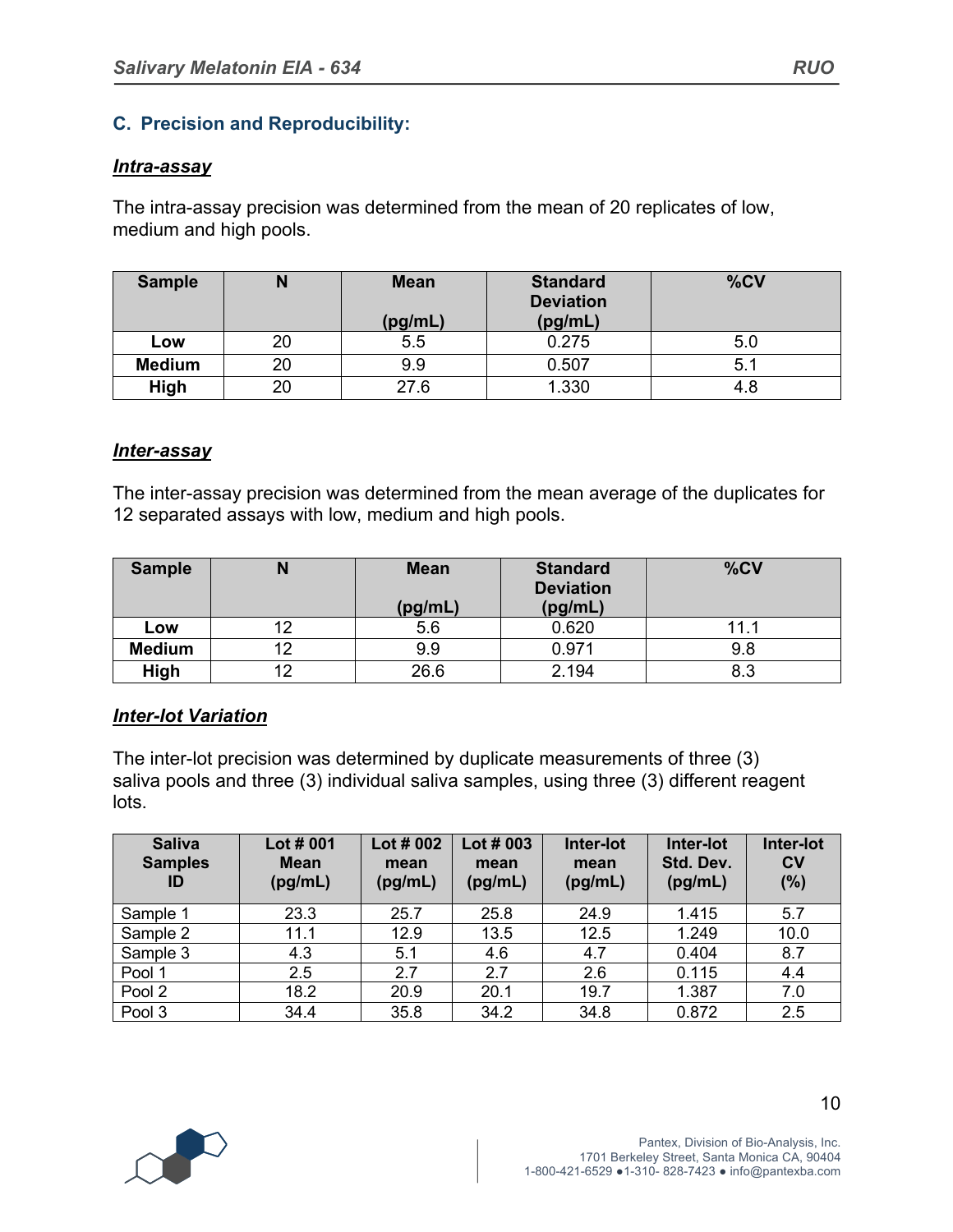#### **D. Dilution Study:**

| <b>Sample</b><br>I.D. | <b>Dilution</b><br>factor | <b>Expected</b><br>(pg/mL) | <b>Observed</b><br>(pg/mL) | <b>Recovery</b><br>(%) |
|-----------------------|---------------------------|----------------------------|----------------------------|------------------------|
|                       |                           |                            | 27.0                       |                        |
| $\mathbf{1}$          | 1:2                       | 13.500                     | 13.800                     | 102.2                  |
|                       | 1:4                       | 6.750                      | 7.200                      | 106.7                  |
|                       | 1:8                       | 3.375                      | 3.300                      | 97.8                   |
|                       | 1:16                      | 1.688                      | 1.700                      | 100.7                  |
|                       |                           |                            |                            |                        |
|                       |                           |                            | 17.1                       |                        |
| 2                     | 1:2                       | 8.550                      | 9.500                      | 111.1                  |
|                       | 1:4                       | 4.275                      | 4.500                      | 105.3                  |
|                       | 1:8                       | 2.138                      | 2.200                      | 102.9                  |
|                       | 1:16                      | 1.069                      | 1.100                      | 102.9                  |
|                       |                           |                            |                            |                        |
|                       |                           |                            | 23.3                       |                        |
| $\overline{3}$        | 1:2                       | 11.650                     | 10.900                     | 93.6                   |
|                       | 1:4                       | 5.825                      | 5.700                      | 97.9                   |
|                       | 1:8                       | 2.913                      | 2.900                      | 99.6                   |
|                       | 1:16                      | 1.456                      | 1.600                      | 109.9                  |
|                       |                           |                            |                            |                        |
|                       |                           |                            | 39.9                       |                        |
| $\overline{4}$        | 1:2                       | 19.950                     | 21.400                     | 107.3                  |
|                       | 1:4                       | 9.975                      | 9.900                      | 99.2                   |
|                       | 1:8                       | 4.988                      | 5.600                      | 112.3                  |
|                       | 1:16                      | 2.494                      | 2.500                      | 100.3                  |

#### **E. Recovery:**

Four saliva samples with different levels of endogenous Melatonin were spiked with known quantities of Melatonin.

| <b>Sample</b> | <b>Endogenous</b><br>(pg/mL) | <b>Added</b><br>(pg/mL) | <b>Expected</b><br>(pg/mL) | <b>Observed</b><br>(pg/mL) | <b>Recovery</b><br>(%) |
|---------------|------------------------------|-------------------------|----------------------------|----------------------------|------------------------|
|               | 11.0                         | 20.0                    | 31.0                       | 33.4                       | 107.7                  |
|               | 8.0                          | 10.0                    | 18.0                       | 17.0                       | 94.4                   |
|               | 2.1                          | 20.0                    | 22.1                       | 22.9                       | 103.6                  |
|               | 17.2                         | 10.0                    | 27.2                       | 29.1                       | 107.0                  |



1701 Berkeley Street, Santa Monica CA, 90404 1-800-421-6529 ●1-310- 828-7423 ● info@pantexba.com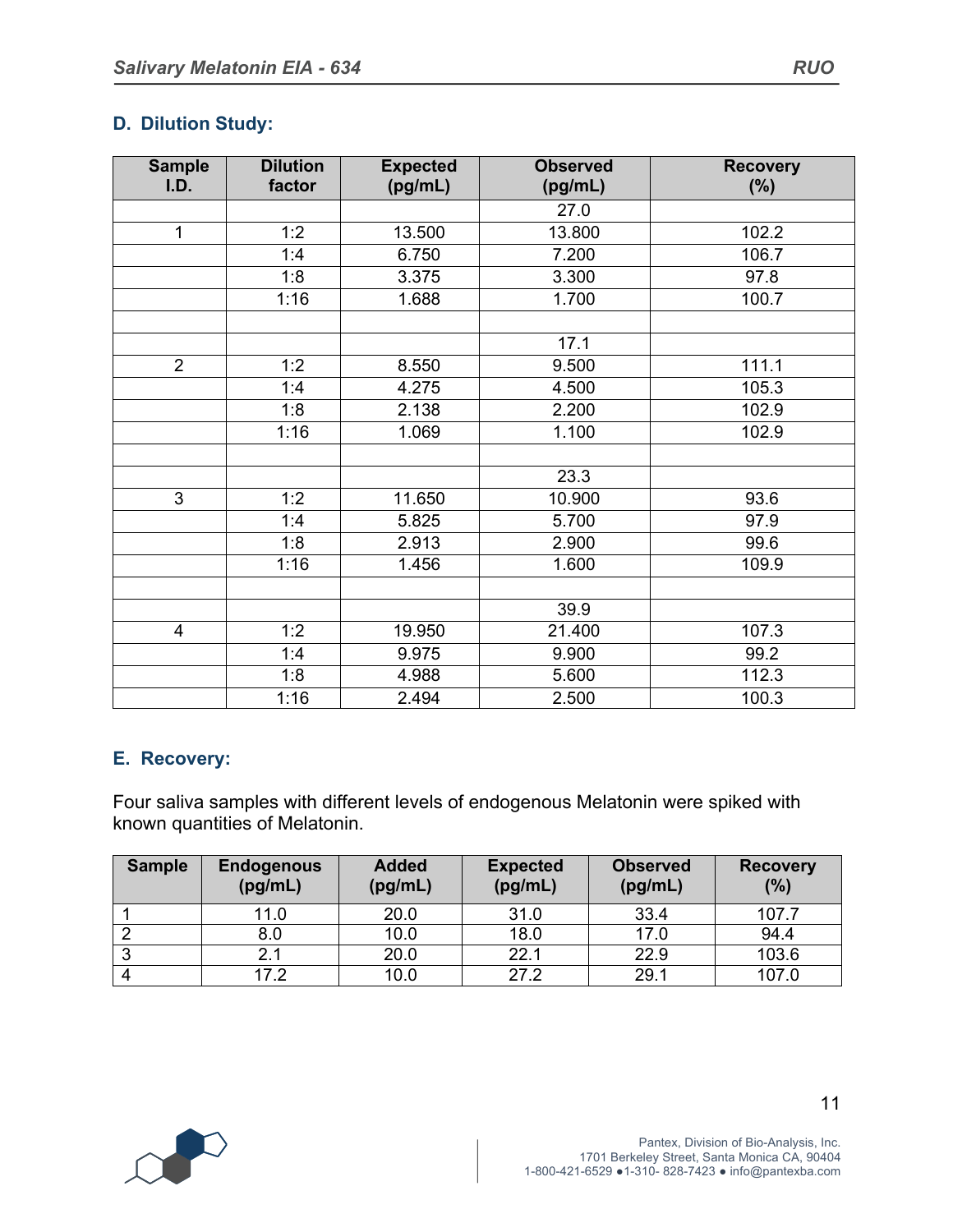## **XV. Limitations**

- The Pantex Direct Salivary Melatonin EIA Kit reagents are optimized to measure melatonin in human saliva.
- Avoid the use of samples containing blood contamination.
- Samples containing Azide or thimerosal are unsuitable for this assay.
- Avoid repeated freezing and thawing of saliva samples after the initial freeze/thaw.

## **XVI. Precautions**

- Only physician, clinical labs, research labs and hospital labs may acquire, possess and use the kit.
- Compare contents and packing list, if there is breakage or shortage, notify Pantex immediately.
- Do not pipet reagents by mouth.
- Do not smoke, eat or drink while performing assay.
- Wear disposable rubber gloves.
- Treat all saliva samples as potentially infectious.
- Do not mix reagent lot numbers or alter in any way the reagents in this kit. If this is done, Pantex will not be responsible for the performance of the assay.
- Avoid contact with Color Development Reagent (TMB). It contains solvents that can irritate skin and mucus membranes. If contact is made, wash thoroughly with water.
- Avoid contact with stopping solution. It contains acid. If contact is made, rinse thoroughly with water.